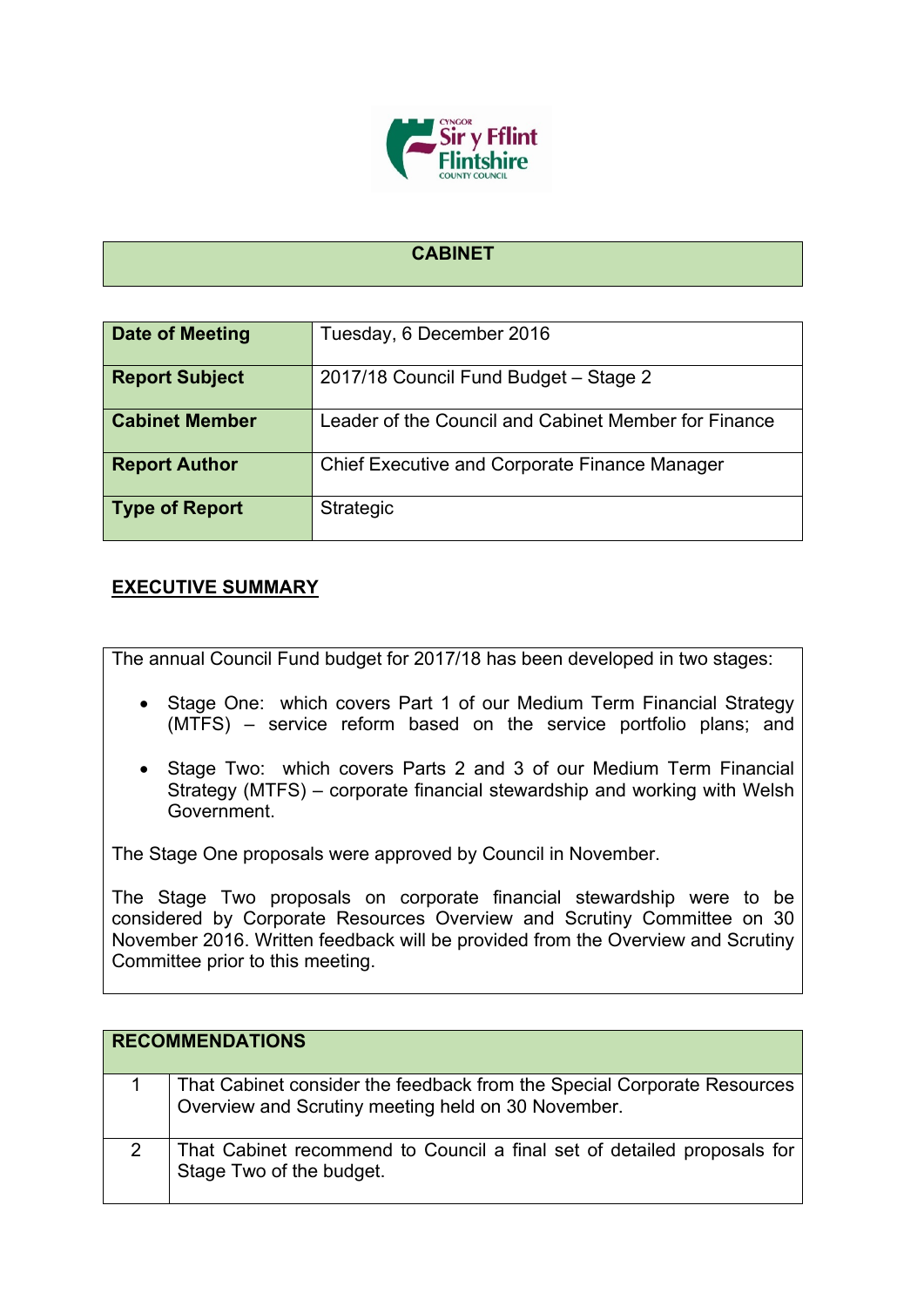## **REPORT DETAILS**

| 1.00 | <b>EXPLAINING THE PROGRESS MADE ON THE 2017/18 BUDGET</b>                                                                                                                                                                                                                                                                                                                                                                                  |
|------|--------------------------------------------------------------------------------------------------------------------------------------------------------------------------------------------------------------------------------------------------------------------------------------------------------------------------------------------------------------------------------------------------------------------------------------------|
| 1.01 | The annual council fund budget for 2017/18 is being developed in two<br>stages:                                                                                                                                                                                                                                                                                                                                                            |
|      | • Stage One: which covers Part 1 of our Medium Term Financial<br>Strategy (MTFS) – service reform based on the service portfolio<br>plans; and                                                                                                                                                                                                                                                                                             |
|      | • Stage Two: which covers Parts 2 and 3 of our Medium Term<br>Financial Strategy (MTFS) – corporate financial stewardship and<br>working with Welsh Government.                                                                                                                                                                                                                                                                            |
|      | Stage One of the budget was concluded at the Council meeting in<br>November.                                                                                                                                                                                                                                                                                                                                                               |
|      | Cabinet and Council gave first consideration to the Stage Two developing<br>proposals in November. The proposals were referred to the Corporate<br>Resources Overview and Scrutiny Committee for detailed review. The<br>feedback of the Committee which met on 30 <sup>th</sup> November 2016 will be<br>provided for the Cabinet meeting. The detailed Stage Two report<br>presented to the Overview and Scrutiny Committee is appended. |

| 2.00 | <b>RESOURCE IMPLICATIONS</b>                                                                                        |
|------|---------------------------------------------------------------------------------------------------------------------|
| 2.01 | As set out in the report to Corporate Resource Overview and Scrutiny<br>Committee which is appended to this report. |

| 3.00 | <b>CONSULTATIONS REQUIRED / CARRIED OUT</b>                                                                                                                                                                                                                                                                                                                                                                                                                                                                                                                                                        |
|------|----------------------------------------------------------------------------------------------------------------------------------------------------------------------------------------------------------------------------------------------------------------------------------------------------------------------------------------------------------------------------------------------------------------------------------------------------------------------------------------------------------------------------------------------------------------------------------------------------|
| 3.01 | Consultation with Group Leaders, Overview and Scrutiny Committees,<br>senior officers and service teams, and external partners were held in the<br>development of the business plans, budget proposals and financial<br>resilience assessments. Specialist external advisors and our external<br>auditors were specifically consulted on the review of Minimum Revenue<br>Provision (MRP). Their advice was reported to the Overview and Scrutiny<br>Committee. Council formally approved Stage One of the budget, and was<br>given an overview of the developing Stage Two proposals in November. |

| 4.00 | <b>RISK MANAGEMENT</b>                                                   |  |
|------|--------------------------------------------------------------------------|--|
| 4.01 | The budget proposals have been risk assessed stage by stage.             |  |
|      | Statements of risk and mitigation are included in the respective reports |  |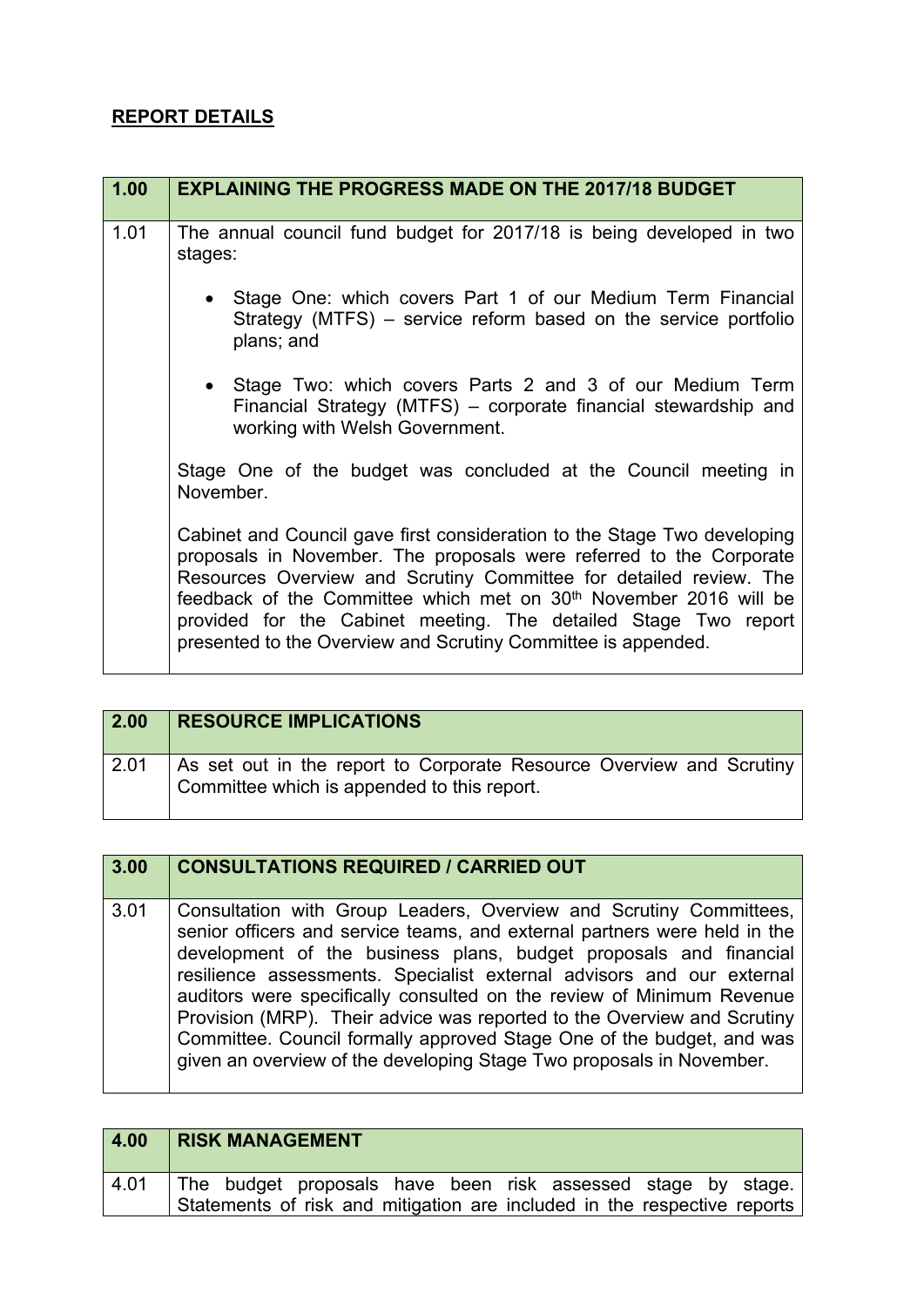| over the process of budget development and approval. Specific risk    |
|-----------------------------------------------------------------------|
| statements on each of the Stage Two proposals are included within the |
| appended report.                                                      |

| 5.00 | <b>APPENDICES</b>                                                                             |
|------|-----------------------------------------------------------------------------------------------|
| 5.01 | Report to Corporate Resource Overview and Scrutiny Committee on 30 <sup>th</sup><br>November. |

| 6.00 | <b>LIST OF ACCESSIBLE BACKGROUND DOCUMENTS</b>                                                                |
|------|---------------------------------------------------------------------------------------------------------------|
| 6.01 | <b>Contact Officer:</b> Colin Everett, Chief Executive and Gary Ferguson,<br><b>Corporate Finance Manager</b> |
|      | Telephone: 01352 702121                                                                                       |
|      | <b>E-mail:</b> Chief.executive@flintshire.gov.uk                                                              |

| 7.00 | <b>GLOSSARY OF TERMS</b>                                                                                                                                                                                                                                                                                                                                                                                 |
|------|----------------------------------------------------------------------------------------------------------------------------------------------------------------------------------------------------------------------------------------------------------------------------------------------------------------------------------------------------------------------------------------------------------|
| 7.01 | Medium Term Financial Strategy (MTFS): a written strategy which gives<br>a forecast of the financial resources which will be available to a Council for<br>a given period, and sets out plans for how best to deploy those resources<br>to meet its priorities, duties and obligations.                                                                                                                  |
|      | Revenue Support Grant: the annual amount of money the Council<br>receives from Welsh Government to fund what it does alongside the<br>Council Tax and other income the Council raises locally. Councils can<br>decide how to use this grant across services although their freedom to<br>allocate according to local choice can be limited by guidelines set by<br>Government.                           |
|      | Specific Grants: An award of funding from a grant provider (e.g. Welsh<br>Government) which must be used for a pre-defined purpose.                                                                                                                                                                                                                                                                      |
|      | Central Loan and Investment Account (CLIA): brings together the<br>revenue costs of all Council's borrowing and investment activity. Contains;<br>interest on debt, MRP (see below), Treasury Management costs (staff,<br>advisors, software etc., charges for debt rescheduling undertaken in earlier<br>years and income generated from investments. Also referred to as Capital<br>Financing Charges. |
|      | Minimum Revenue Provision (MRP): method for charging (debt-funded)<br>capital expenditure to the revenue account in local authority accounts. Full<br>Council sets an MRP policy annually selecting from a range of options<br>contained with Welsh Regulations set by Welsh Government.                                                                                                                 |
|      | <b>Supported Borrowing: funding is provided by Welsh Government through</b><br>the Revenue Support Grants to cover the revenue debt financing costs of                                                                                                                                                                                                                                                   |